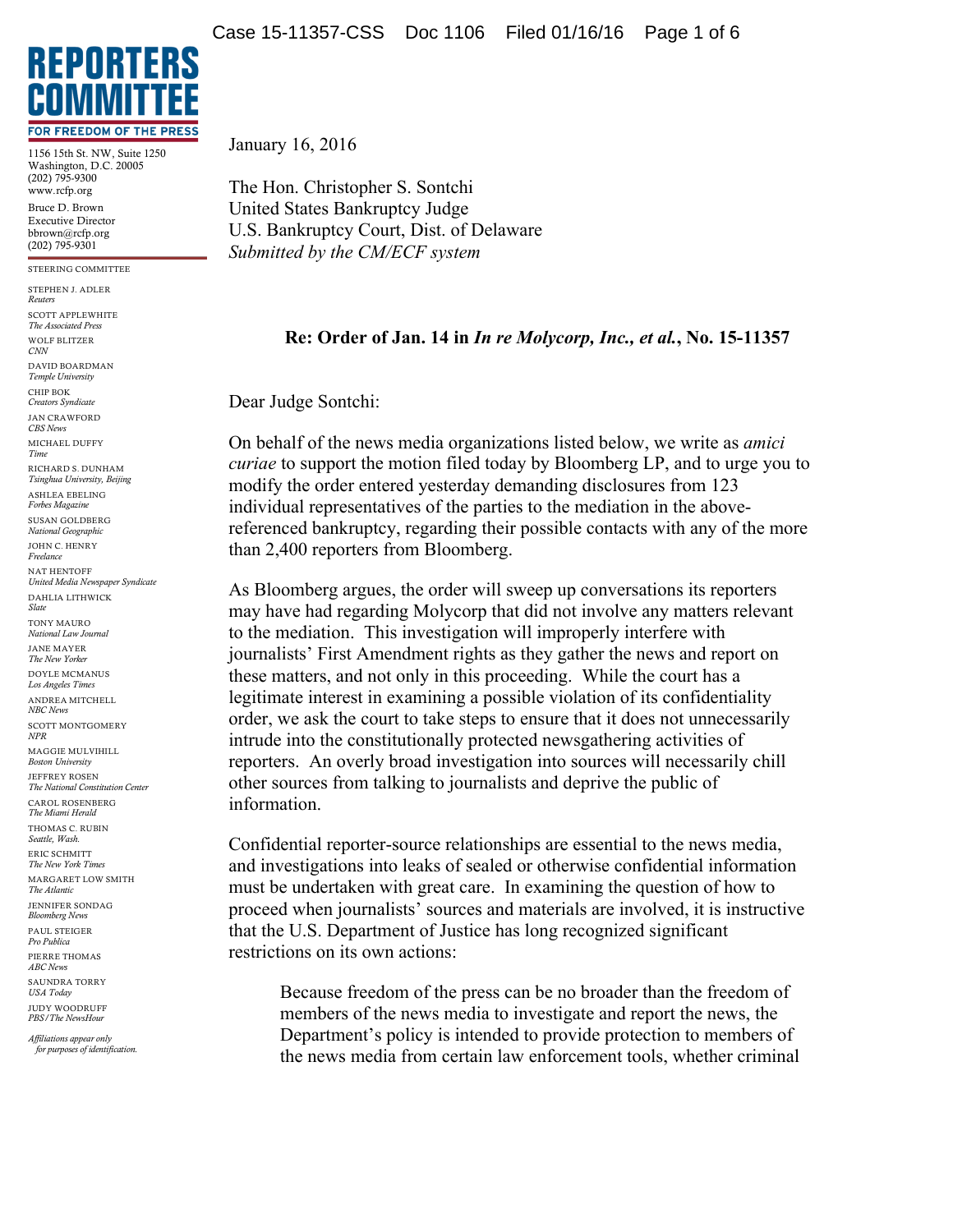or civil, that might unreasonably impair newsgathering activities. … In determining whether to seek information from, or records of, members of the news media, the approach in every instance must be to strike the proper balance among several vital interests … .

*Policy regarding obtaining information from, or records of, members of the news media; and regarding questioning, arresting, or charging members of the news media,* 28 C.F.R. s.  $50.10(a)(1)$ ,  $(2)$   $(2015)$ .

It is this governmental restraint that is essential to journalism; once journalists' sources are swept up in legal proceedings, whether by virtue of subpoenas to reporters or an interrogation of the sources themselves, they are invariably chilled from participating in the reporting of important public events.

As Justice Powell has pointed out, competing interests must be balanced when a reporter's sources are being sought:

The asserted claim to privilege should be judged on its facts by the striking of a proper balance between freedom of the press and the obligation of all citizens to give relevant testimony with respect to criminal conduct. The balance of these vital constitutional and societal interests on a case-by-case basis accords with the tried and traditional way of adjudicating such questions."

*Branzburg v. Hayes*, 408 U.S. 665, 743 (1972) (Powell, J., concurring).

*Amici* also note that when a court or litigant demands that journalists reveal their sources of information, one of the arguments that the news media typically asserts is that the party must have exhausted all alternative sources of the information. *See, e.g., Branzburg* at 743 (Stewart, J., dissenting). While that is an important step, it is nonetheless essential to limit the scope of any investigation to sources and contacts that are directly related to the order this court believes has been breached. The present order is not thus limited, and is overly broad; it would make journalists' jobs impossible if this were how such investigations were always handled.

Journalists depend on a network of sources to guide the direction of their reporting. Rarely can journalists cover stories as complex as a bankruptcy proceeding and then spontaneously report on it. Rather, they must dig and question and interview until they develop a story that meaningfully communicates the important issues to an audience that may not be familiar with financial, legal and bankruptcy issues. As Walter Cronkite stated in the early 1970s, "Without [confidential sources], I would be able to do little more than broadcast press releases and public statements." Newsmen's Privilege: Hearings Before the Subcomm. on Constitutional Rights of the Comm. on the Judiciary, 93rd Cong. (1973).

Intrusion into reporter-source relationships frightens sources into silence. As Justice Potter Stewart has said, "When neither the reporter nor his source can rely on the shield of confidentiality against unrestrained use of [government] power, valuable information will not be published and the public dialogue will inevitably be impoverished."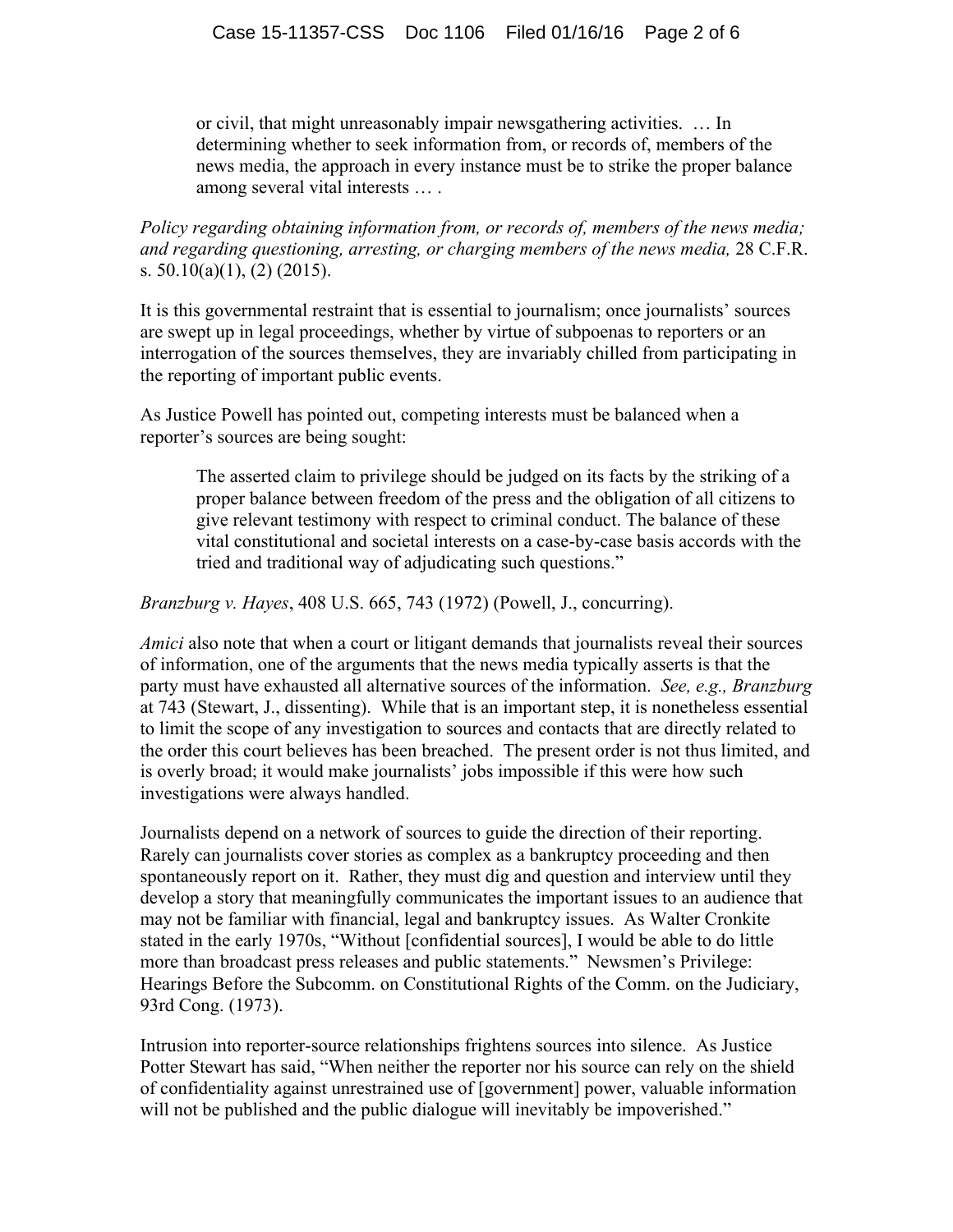*Branzburg* at 736 (Stewart, J., dissenting). We submit it should make little difference if the target of the government's inquiry is the journalist or the source, especially when the instrument employed is of such a sweepingly broad nature.

When journalists cannot promise confidentiality to those they interview, stories of public importance go untold. This is not a hypothetical concern, as former Fox News reporter Jana Winter can attest. After a Colorado court issued a subpoena requesting that Winter divulge her source for a story she wrote on the July 2012 Aurora theater shooting and then conducted its own investigation by questioning police officers as possible sources, "dozens of individuals across the country . . . were suddenly unwilling to return my calls." Statement of Jana Winter to the Colorado Senate Judiciary Committee, Jan. 14, 2014, available at http://fxn.ws/1iqT4Hc. As a result, stories about "national security, terrorism, and government corruption never saw the light of day . . . ." *Id.*

Likewise, after it was revealed that the government had subpoenaed Associated Press phone records and searched Fox News reporter James Rosen's email, reporters noticed a sea change in sources' willingness to talk. *See* Dylan Byers, Reporters Say There's a Chill in the Air, Politico, June 8, 2013, http://politi.co/1c7Xkrv. *The New York Times* and Associated Press said their reporters found that sources were suddenly fearful to return phone calls. *Id.* Gary Pruitt, the president and CEO of The Associated Press, said at the time,

What I heard from our journalists should alarm everyone in this room. The actions of the DOJ against AP are already having an impact beyond the specifics of this case. Some longtime trusted sources have become nervous and anxious about talking with us -- even on stories unrelated to national security. In some cases, government employees we once checked in with regularly will no longer speak to us by phone. Others are reluctant to meet in person. In one instance, our journalists could not get a law enforcement official to confirm a detail that had been reported elsewhere. Imagine: officials were so fearful of talking to AP they wouldn't even confirm a fact that had already been reported by numerous other media.

Gary Pruitt, Address to the National Press Club, June 19, 2013, available at http://www.ap.org/Content/Press-Release/2013/Gary-Pruitt-address-to-National-Press-Club.

The importance of keeping confidential sources confidential cannot be overstated. The repercussions from a single legal demand affect not just the work of the targeted journalist but all other journalists whose sources will hesitate and hold back information on matters of public concern, such as the operation of the judicial system. There is little doubt that many of the individuals who can thoughtfully discuss important business, financial and bankruptcy issues with reporters will be fearful to speak to reporters in the future if they learn that this court has conducted such a sweeping investigation into an alleged improper disclosure, and important matters of public interest may well go unreported.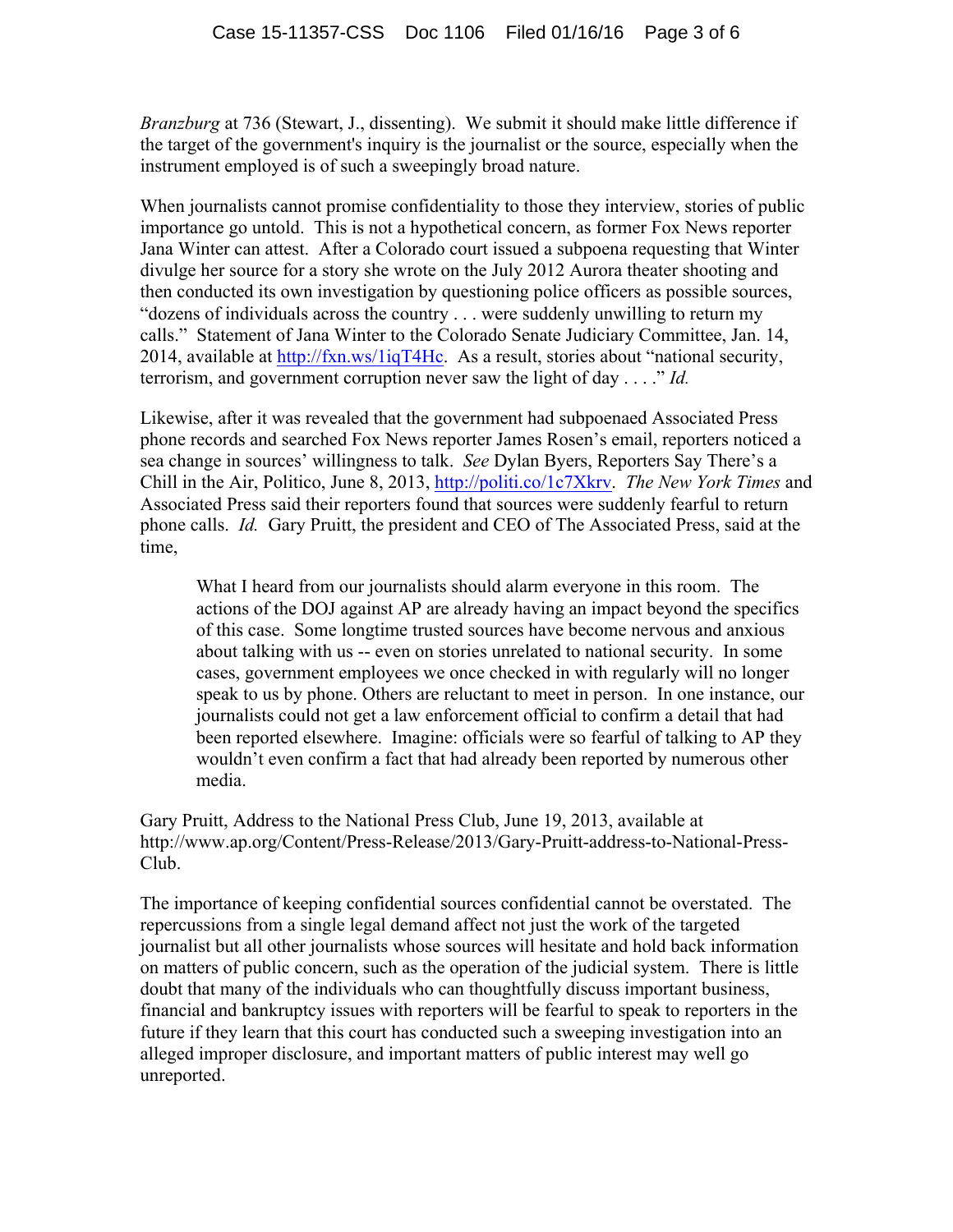Restraint in this court's investigation would be consistent with the long history of a press that is free to report important controversies. We request that this court narrow the scope of this order so that reporting on matters of significant public concern can continue with the freedom ensured by the First Amendment.

Sincerely,

The Reporters Committee for Freedom of the Press The Associated Press First Look Media, Inc. Gannett Co., Inc. The McClatchy Company National Public Radio, Inc. Tribune Publishing Company The Washington Post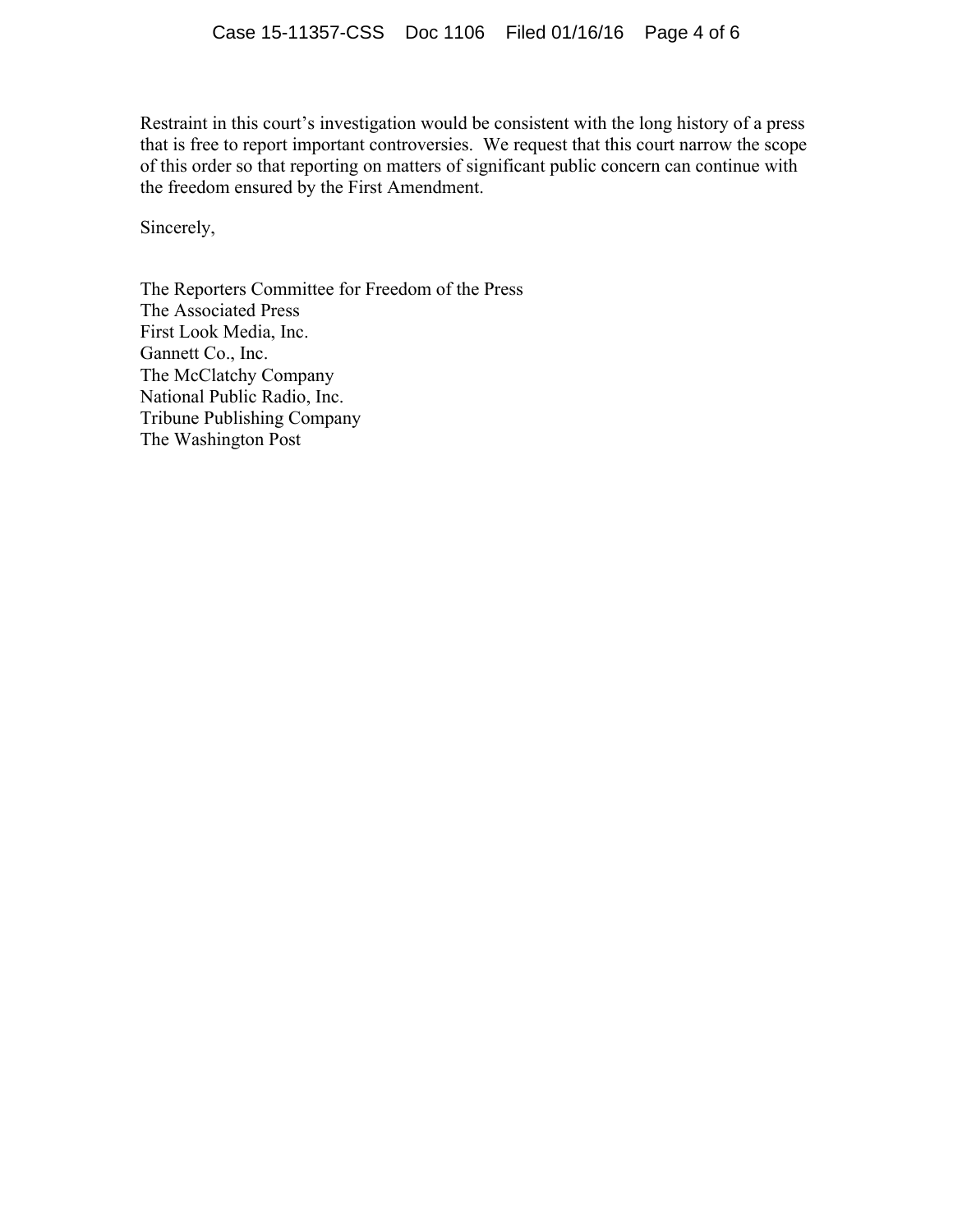## **Description of media organizations**

The Reporters Committee for Freedom of the Press is a voluntary, unincorporated association of reporters and editors that works to defend the First Amendment rights and freedom of information interests of the news media. The Reporters Committee has provided assistance and research in First Amendment and Freedom of Information Act litigation since 1970.

The Associated Press ("AP") is a news cooperative organized under the Not-for-Profit Corporation Law of New York, and owned by its 1,500 U.S. newspaper members. The AP's members and subscribers include the nation's newspapers, magazines, broadcasters, cable news services and Internet content providers. The AP operates from 300 locations in more than 100 countries. On any given day, AP's content can reach more than half of the world's population.

First Look Media, Inc. is a new non-profit digital media venture that produces The Intercept, a digital magazine focused on national security reporting.

Gannett Co., Inc. is an international news and information company that publishes 93 daily newspapers in the United States, including The El Paso Times and USA TODAY. Each weekday, Gannett's newspapers are distributed to an audience of 9 million readers and the websites associated with the company's publications serve online content to 95 million unique visitors each month.

The McClatchy Company, through its affiliates, is the third-largest newspaper publisher in the United States with 29 daily newspapers and related websites as well as numerous community newspapers and niche publications.

National Public Radio, Inc. is an award-winning producer and distributor of noncommercial news programming. A privately supported, not-for-profit membership organization, NPR serves a growing audience of more than 26 million listeners each week by providing news programming to 285 member stations that are independently operated, noncommercial public radio stations. In addition, NPR provides original online content and audio streaming of its news programming. NPR.org offers hourly newscasts, special features and 10 years of archived audio and information.

Tribune Publishing Company is one of the country's leading publishing companies. Tribune Publishing's ten daily publications include the Chicago Tribune, Los Angeles Times, The Baltimore Sun, Sun Sentinel (South Florida), Orlando Sentinel, Hartford Courant, The Morning Call, Daily Press, Capital Gazette, and Carroll County Times. Popular news and information websites, including www.chicagotribune.com and www.latimes.com, complement Tribune Publishing's publishing properties and extend the company's nationwide audience.